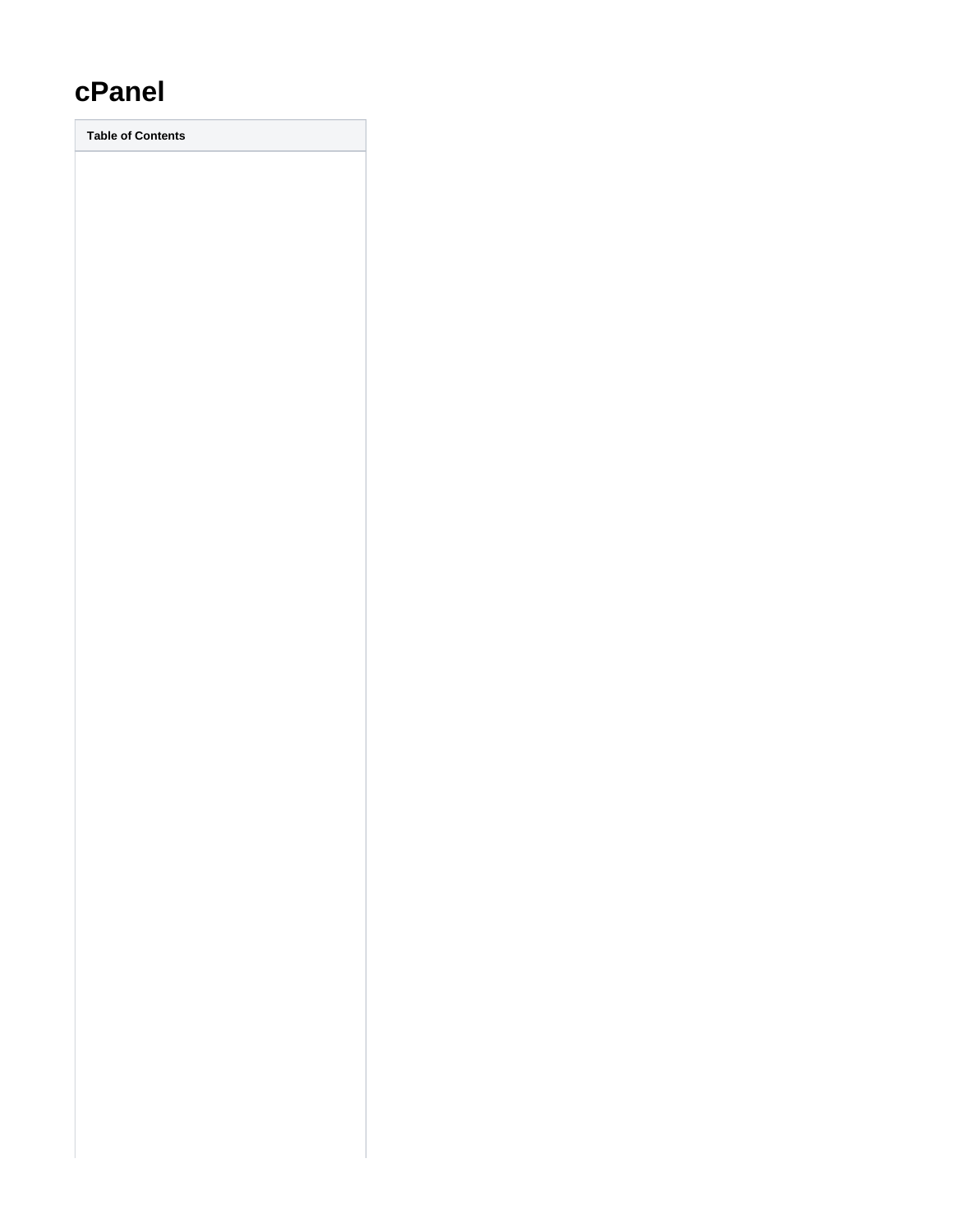- 1 [About cPanel](#page-3-0)
- 2 [Supported Features](#page-3-1)
- 3 [Management Features](#page-3-2)
- 4 [Installing cPanel](#page-3-3)
	- 4.1 [Server Groups](#page-5-0)
- 5 [Configurable Options Overview](#page-5-1)
- 6 [Creating Configurable Options](#page-5-2)
- 6.1 [Creating an Option Group](#page-6-0)
- 6.2 [Creating a Configurable Option](#page-6-1)
	- 7 [Creating Packages](#page-6-2)
	- 7.1 [Basic](#page-6-3)
	- 7.2 [Module Options](#page-7-0)
	- 7.3 [Pricing](#page-7-1)
	- 7.4 [Welcome Email](#page-8-0)
	- 7.5 [Group Membership](#page-11-0)
- 8 [Final Steps](#page-12-0)
- 9 [Moving cPanel Accounts](#page-12-1)
- 10 [Importing cPanel Accounts](#page-12-2)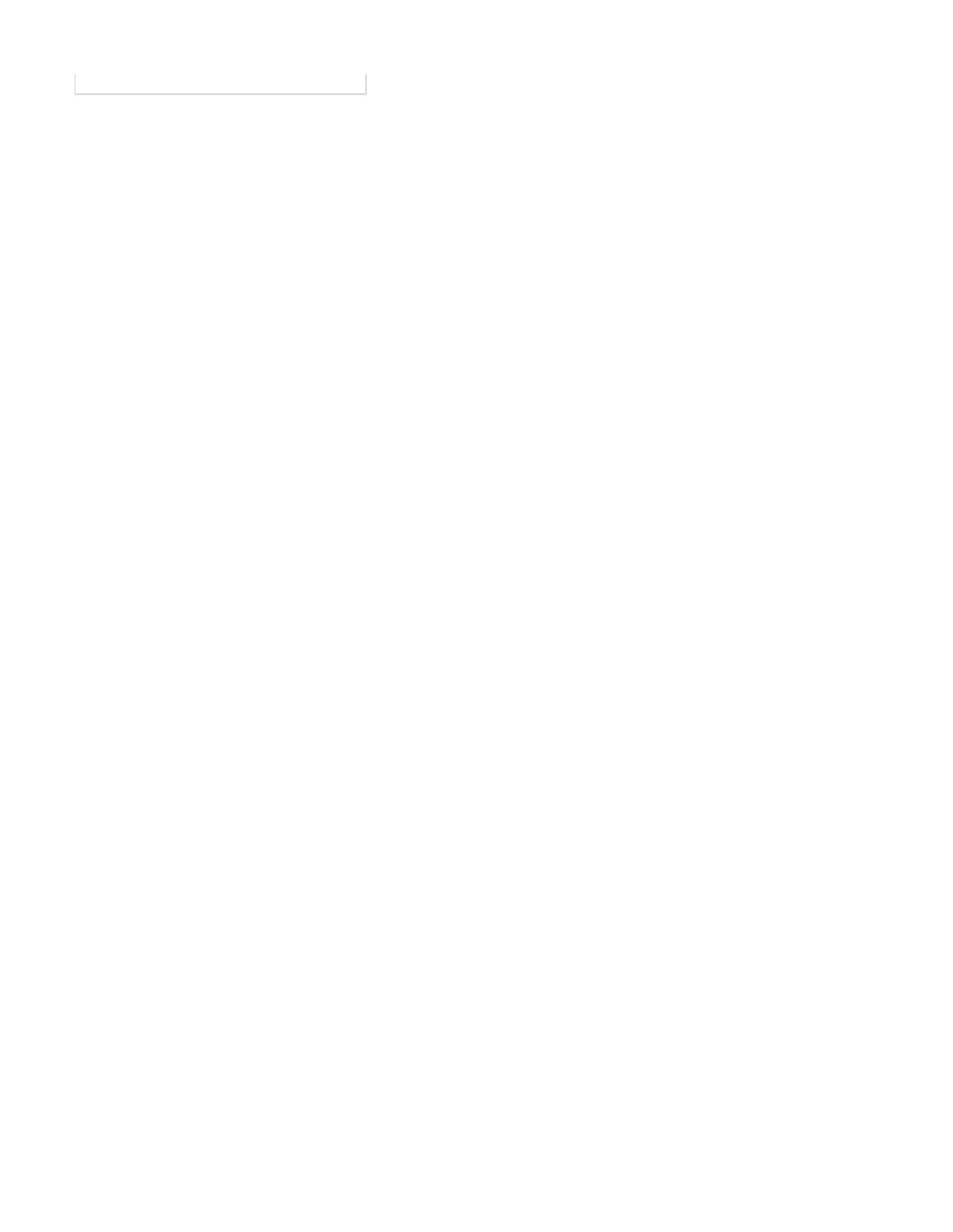# <span id="page-3-0"></span>**About cPanel**

cPanel/WHM is a popular and widely used web hosting control panel. Learn more about cPanel/WHM on their website at [http://www.cpanel.net/.](http://www.cpanel.net/)

# **Supported Features**

<span id="page-3-1"></span>

### <span id="page-3-2"></span>**Management Features**

This module supports the following management features within the client area:

- Change cPanel Password
- View Disk and Bandwidth usage

| <b>O</b> Information              | Manage cPanel - Silver - mycooldomain.com          |                  |                   |
|-----------------------------------|----------------------------------------------------|------------------|-------------------|
| <b>☆</b> Actions                  | <b>Change Password</b>                             |                  |                   |
| <b><math>\$</math></b> Statistics | Password                                           |                  |                   |
| ← Return to Dashboard             | Password                                           |                  |                   |
|                                   | <b>Confirm Password</b>                            |                  |                   |
|                                   | Confirm Password                                   |                  |                   |
|                                   |                                                    |                  | C Update Password |
| <b>O</b> Information              | Manage cPanel - Silver - mycooldomain.com          |                  |                   |
| <b><math>Φ</math></b> Actions     | Information                                        |                  |                   |
| <b><math>\$</math></b> Statistics | Field                                              | Value            |                   |
| ← Return to Dashboard             | Domain                                             | mycooldomain.com |                   |
|                                   | <b>IP Address</b>                                  | 67.136.133.122   |                   |
|                                   | Disk Usage (50 MB/2048 MB)                         |                  |                   |
|                                   | Bandwidth Usage (Month to Date) (200 MB/204800 MB) |                  |                   |
|                                   |                                                    |                  |                   |

# <span id="page-3-3"></span>**Installing cPanel**

To install the cPanel module, visit [Settings] > [Company] > [Modules] > Available, and click the "Install" button for cPanel.



A message will be displayed, indicating that the module was successfully installed. Then click the "Add Server" button.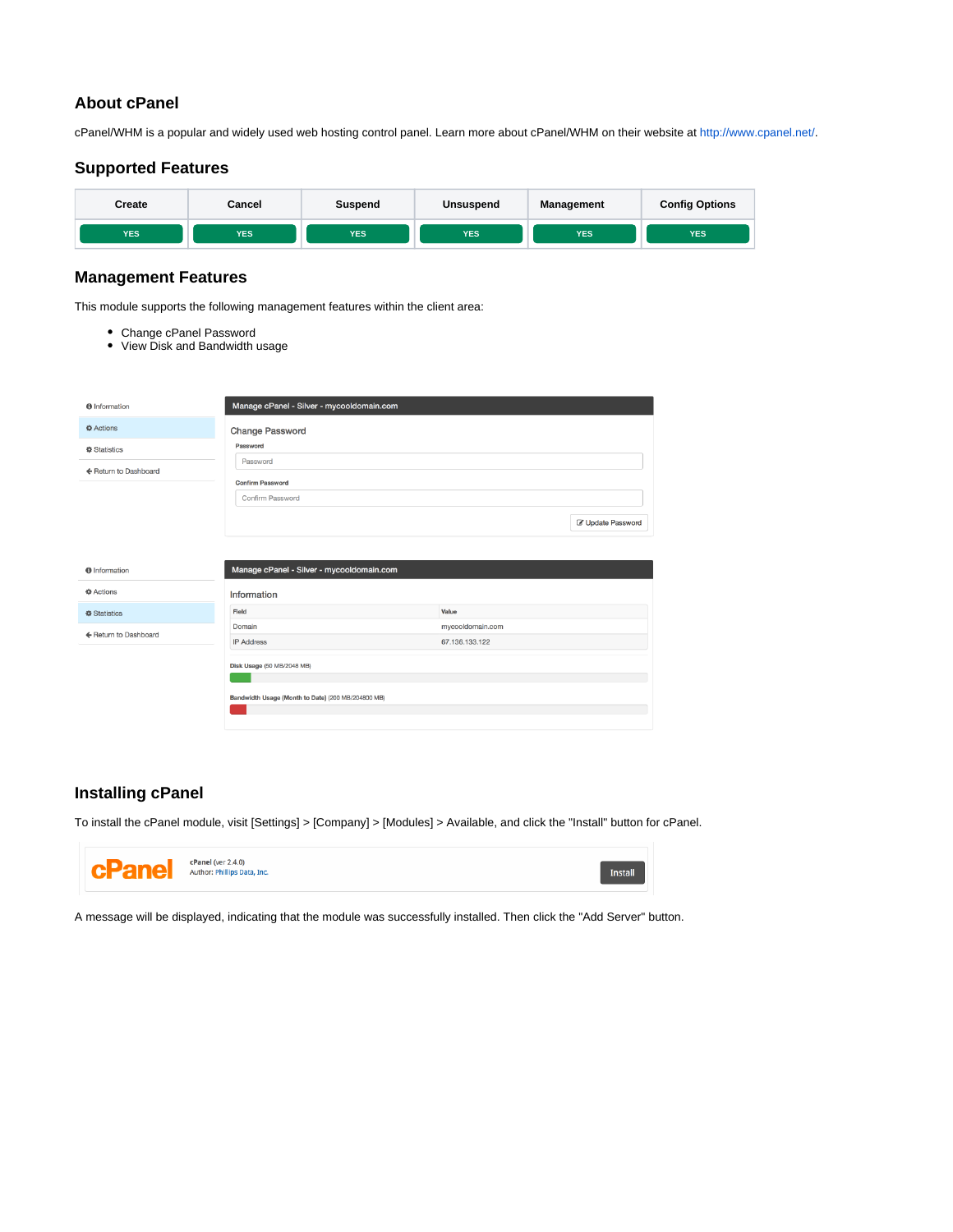| The module was successfully installed. |                  | $\boldsymbol{\times}$ |
|----------------------------------------|------------------|-----------------------|
| <b>Manage cPanel</b>                   |                  |                       |
|                                        | Add Server Group | <b>Add Server</b>     |
| <b>Servers</b>                         |                  |                       |
| There are no servers.                  |                  |                       |
| Server Groups                          |                  |                       |
| There are no server groups.            |                  |                       |

### Enter the details for your cPanel/WHM server.

| <b>Basic Settings</b>            |  |  |
|----------------------------------|--|--|
|                                  |  |  |
| Server Label                     |  |  |
| cPanel                           |  |  |
| Hostname                         |  |  |
| cpanel.stellarvps.net            |  |  |
| <b>User Name</b>                 |  |  |
| root                             |  |  |
| <b>Token (or Remote Key)</b>     |  |  |
| JYQCC925FIRC2GBF5RNIC3I97T5YLH6Q |  |  |
|                                  |  |  |
|                                  |  |  |
|                                  |  |  |
|                                  |  |  |
|                                  |  |  |
|                                  |  |  |
|                                  |  |  |
|                                  |  |  |

| <b>Account Limit</b> |                    |                              |
|----------------------|--------------------|------------------------------|
| 200                  |                    |                              |
|                      |                    |                              |
| Name Servers         |                    |                              |
|                      |                    |                              |
|                      |                    | + Add Additional Name Server |
| <b>Name Server</b>   | Hostname           |                              |
| Name server 1        | ns1.stellarvps.net | Remove                       |
|                      |                    |                              |
| Name server 2        | ns2.stellarvps.net | Remove                       |
| Notes                |                    |                              |
|                      |                    |                              |
|                      |                    |                              |
|                      |                    |                              |
|                      |                    |                              |
|                      |                    |                              |
|                      |                    |                              |
|                      |                    |                              |
|                      |                    |                              |
|                      |                    |                              |
|                      |                    |                              |
|                      |                    | Add Server                   |
|                      |                    |                              |
|                      |                    |                              |

| Field Name Description |
|------------------------|
|------------------------|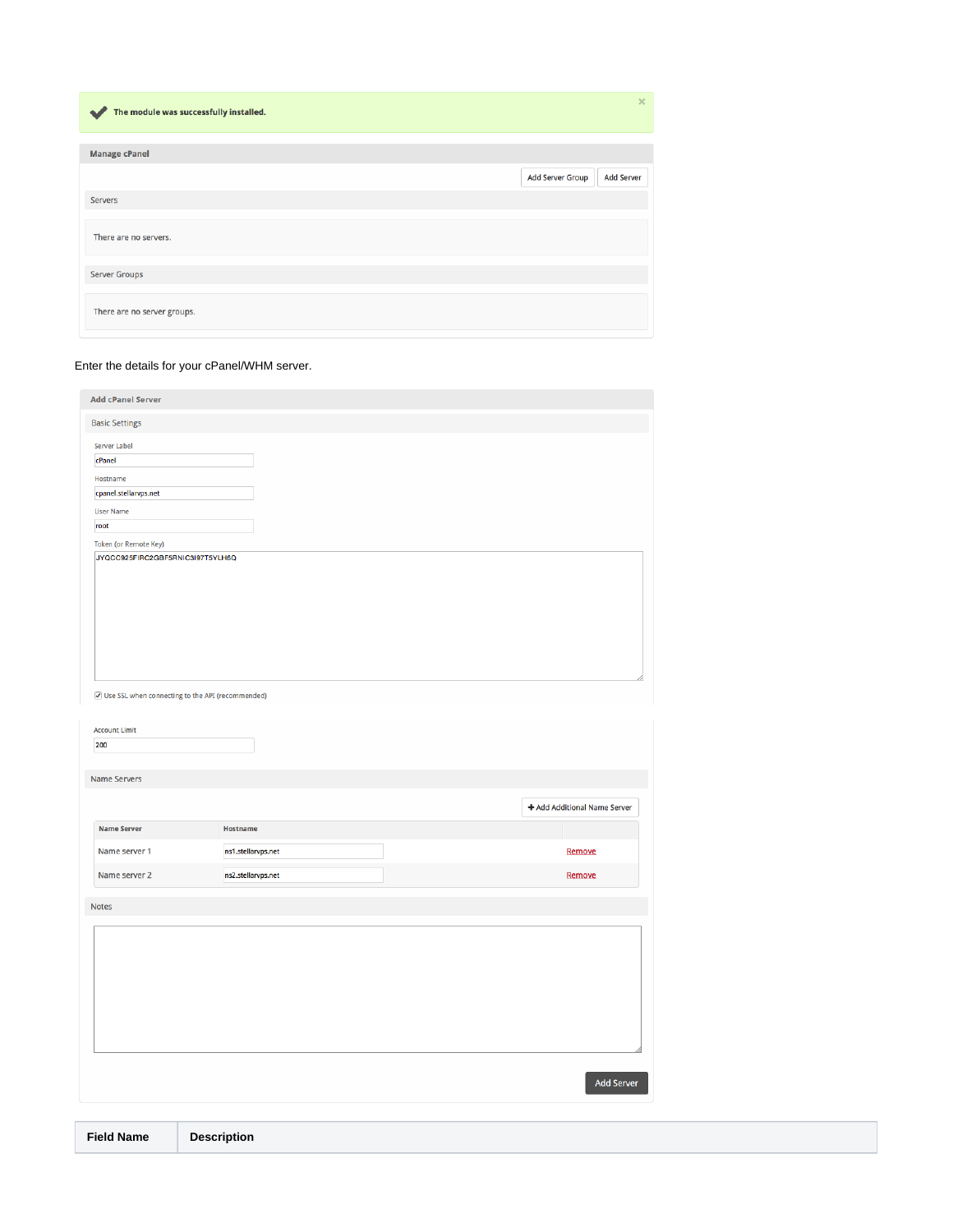| Server Label                             | Enter a label for this cPanel/WHM server, it can be anything you like.                                                                                                                                                                                                                                                                                                                                      |  |  |
|------------------------------------------|-------------------------------------------------------------------------------------------------------------------------------------------------------------------------------------------------------------------------------------------------------------------------------------------------------------------------------------------------------------------------------------------------------------|--|--|
| Hostname                                 | Enter the FQDN hostname for your cPanel/WHM server, ie "server1.domain.com".                                                                                                                                                                                                                                                                                                                                |  |  |
| User Name                                | Enter your WHM username. This is the username you would log into WHM with.                                                                                                                                                                                                                                                                                                                                  |  |  |
| Token (or<br>Remote Key)                 | Enter your WHM server API token, found under "Manage API Tokens". You can also use a remote key found under "Setup Remote<br>Access Key", but this is a deprecated authentication method. If using a token, you must select "Everything" if offering reseller<br>accounts.<br><b>Root Access</b><br>$\blacktriangleright$ Everything<br>All Features all<br>WARNING: COMPLETE ACCESS TO THE ENTIRE SYSTEM!! |  |  |
| Use SSL when<br>connecting to<br>the API | Check this option to use SSL for all API requests to your WHM server. This is highly recommended.                                                                                                                                                                                                                                                                                                           |  |  |
| Account Limit                            | Enter the maximum number of accounts that should be added to this cPanel/WHM server.                                                                                                                                                                                                                                                                                                                        |  |  |
| Name Servers                             | Enter the name servers that should be used for this server. These will be available to the package welcome email to the client.                                                                                                                                                                                                                                                                             |  |  |
| <b>Notes</b>                             | Enter any notes that pertain to this server for future reference.                                                                                                                                                                                                                                                                                                                                           |  |  |

After filling out these options, click "Add Server" to add your cPanel/WHM server.

### <span id="page-5-0"></span>**Server Groups**

Server groups are useful for categorizing cPanel servers. When creating a Package, a specific server, or a server group may be selected for provisioning. Blesta will automatically select a cPanel server to provision with when a server group is chosen.

To add a server group, from the cPanel overview at [Settings] > [Company] > [Modules] > cPanel, click "Add Server Group", then enter the details.

| <b>Add cPanel Server Group</b> |                                          |                  |
|--------------------------------|------------------------------------------|------------------|
| Group Name<br>London, UK       |                                          |                  |
| Add Order                      |                                          |                  |
| First non-full server ©        |                                          |                  |
| <b>Assigned Servers</b>        | Available Servers                        |                  |
| cPanel                         | $\left( \left( \right)$<br>$\rightarrow$ |                  |
|                                |                                          | <b>Add Group</b> |

| Option                  | <b>Details</b>                                                                                                              |
|-------------------------|-----------------------------------------------------------------------------------------------------------------------------|
| Group Name              | Enter the name for this server group.                                                                                       |
| Add Order               | Choose how servers in this group will be selected for provisioning. Currently, first non-full server is the only add order. |
| <b>Assigned Servers</b> | Select servers under "Available Servers" and click to move them to the left column to add them to the group.                |

# <span id="page-5-1"></span>**Configurable Options Overview**

This module supports configurable options which may server settings in cPanel.

| Option          | <b>Possible</b> | Recommended       | <b>Description</b>                              |
|-----------------|-----------------|-------------------|-------------------------------------------------|
| Name            | Values          | <b>Field Type</b> |                                                 |
| dedicated<br>ip | [0, 1]          | Checkbox          | Whether to assign a dedicated IP to the server. |

# <span id="page-5-2"></span>**Creating Configurable Options**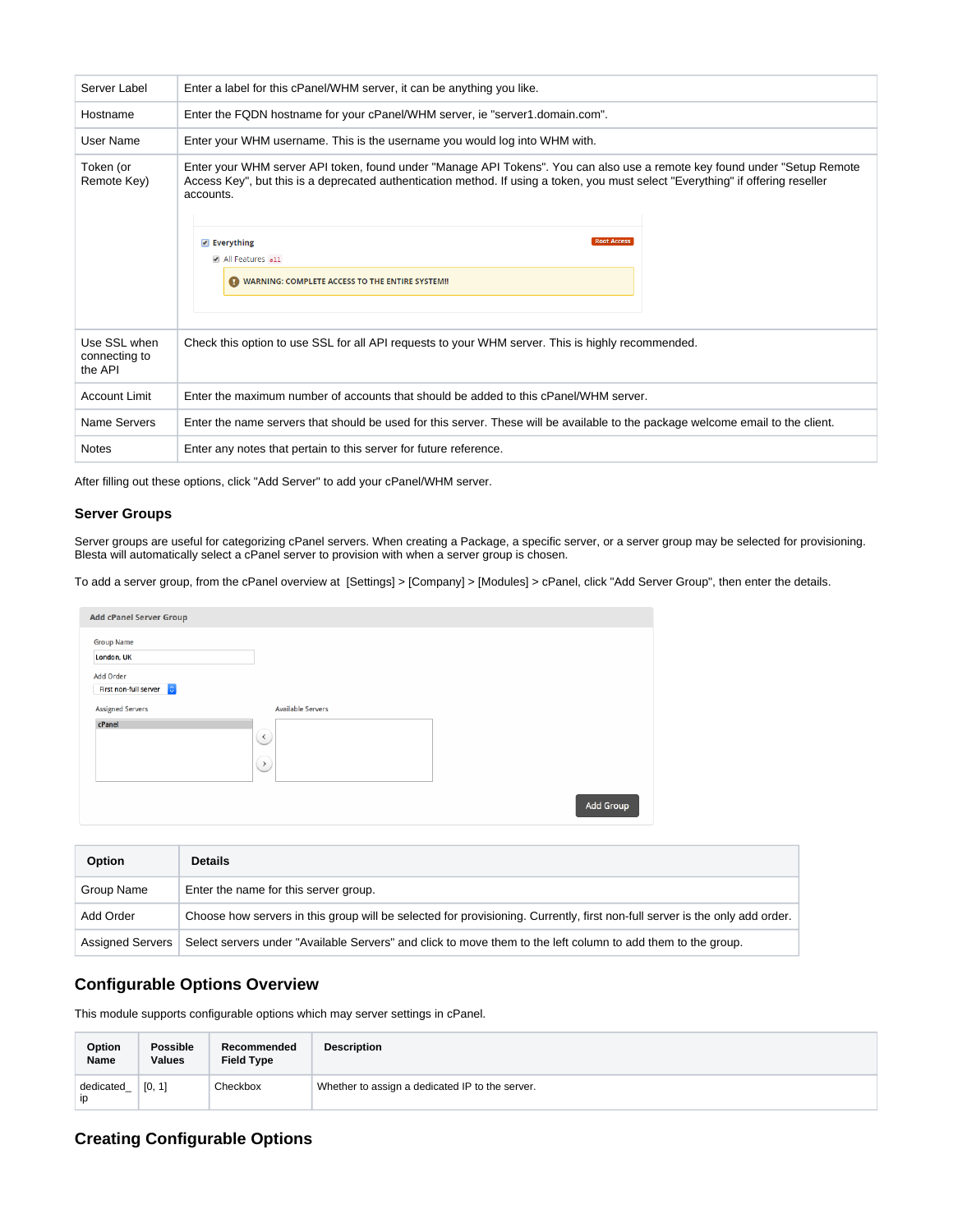The following steps describe how to create configurable options. This section describes the following:

- 1. Creating a Configurable Option Group
- 2. Creating Configurable Options, and assigning them to the Group (repeat this step as necessary to create all Configurable Options required)

### <span id="page-6-0"></span>**Creating an Option Group**

To create a Configurable Option Group, visit [Packages] > Options, and click the "Create Group" button.

| <b>Field Name</b>     | <b>Description</b>                                                                                                                                                                        |
|-----------------------|-------------------------------------------------------------------------------------------------------------------------------------------------------------------------------------------|
| Name                  | Enter a name for this group.                                                                                                                                                              |
| Description           | Enter a description for this group (optional).                                                                                                                                            |
| Package<br>Membership | Leave this section blank, we will add the options to the group when creating the options instead. If you have already created the<br>options, you may add them to the group on this step. |

After filling out these options, click the "Create Group" button to create the Option Group.

### <span id="page-6-1"></span>**Creating a Configurable Option**

To create a Configurable Option, visit [Packages] > Options, and click the "Create Option" button.

| <b>Field Name</b>           | <b>Description</b>                                                                                                                                 |
|-----------------------------|----------------------------------------------------------------------------------------------------------------------------------------------------|
| Label                       | Enter a label, which will appear above or next to this form field.                                                                                 |
| Name                        | Enter a name, which is the form field name. (Important! This should match an Option Name described above. The module<br>requires specific naming.) |
| Type                        | Select the field type from "Checkbox", "Radio", "Drop-down", and "Quantity".                                                                       |
| <b>Options Section</b>      | Set pricing information within the Options section. The fields required here may vary depending on the "Type" selected above.                      |
| Group Membership<br>Section | Add this Configurable Option to the previously created Option Group by moving the Group from the right to the left in the multi-<br>select box.    |

After filling out these options, click the "Create Package Option" button to create the Option. Repeat as necessary to create all of the configurable options you wish to make available to the client during checkout.

# <span id="page-6-2"></span>**Creating Packages**

Packages define the pricing, welcome email, module and more. Packages can be assigned to Package Groups, and added to Order Forms. To create a Package, visit [Packages] > Browse, and click the "Create Package" button.

Creating a Package consists of several sections:

### <span id="page-6-3"></span>**Basic**

The Basic section consists of the following options:

| <b>New Package</b>              |  |  |
|---------------------------------|--|--|
| Basic                           |  |  |
|                                 |  |  |
| Package Name                    |  |  |
| cPanel - Silver                 |  |  |
| Status                          |  |  |
| $\ddot{\circ}$<br>Active        |  |  |
| Quantity Available              |  |  |
| $\bigcirc$ Unlimited $\bigcirc$ |  |  |
|                                 |  |  |
| <b>v</b> Description            |  |  |
|                                 |  |  |
| <b>v</b> Configurable Options   |  |  |
| Module                          |  |  |
| $ \hat{\mathbf{c}} $<br>cPanel  |  |  |
|                                 |  |  |

| <b>Field Name</b> | <b>Description</b>                                                                                      |
|-------------------|---------------------------------------------------------------------------------------------------------|
| Package Name      | Enter the name of this Package, it will be visible wherever services are listed and on any order forms. |
| <b>Status</b>     | "Active" is the default, "Inactive", and "Restricted" are also available.                               |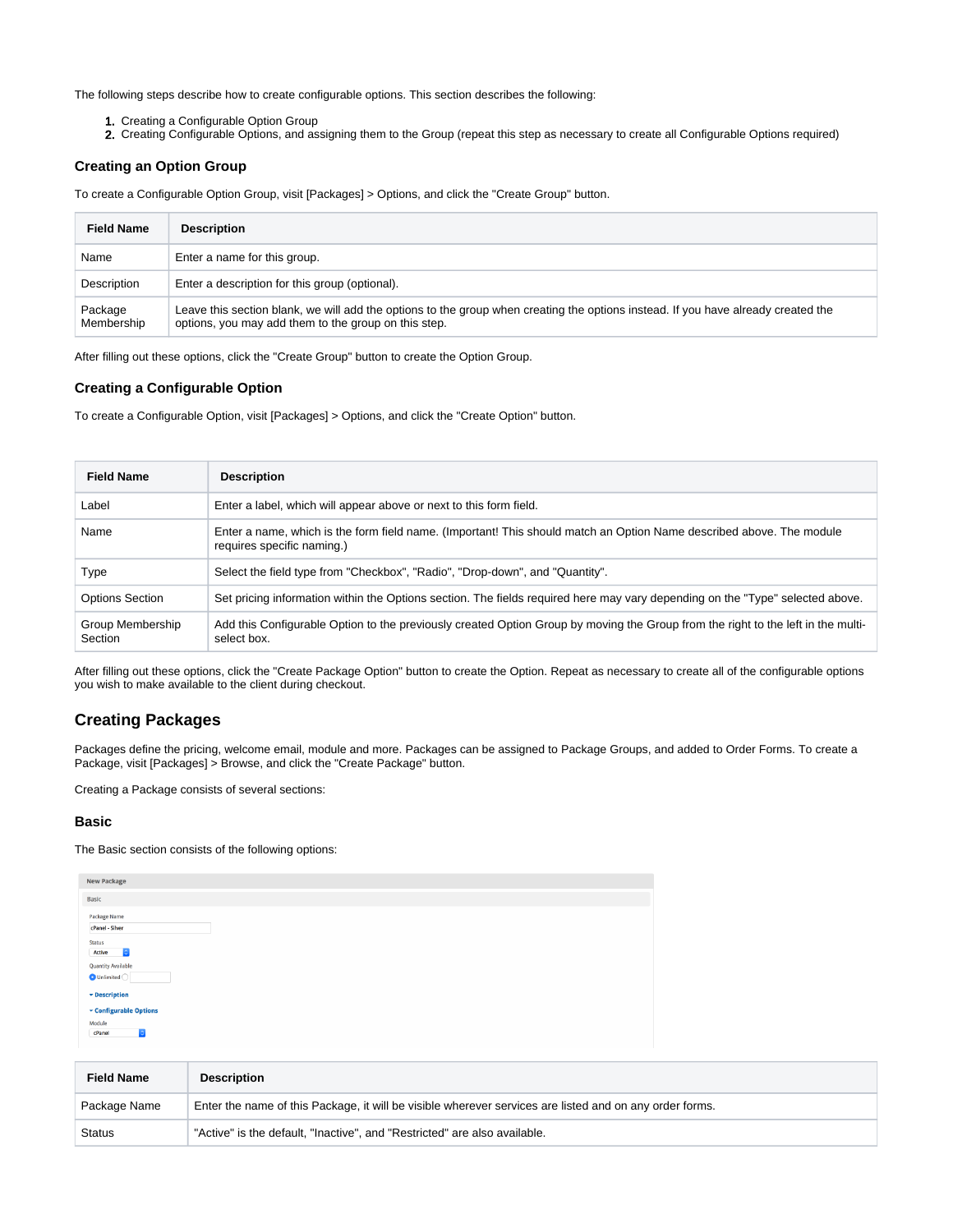| <b>Quantity Available</b> | If this Package has a limited quantity available, enter the quantity, or leave it as "Unlimited".                                                |
|---------------------------|--------------------------------------------------------------------------------------------------------------------------------------------------|
| Description               | Enter a Description for this Package. HTML is allowed, and descriptions appear on order forms.                                                   |
| Configurable<br>Options   | A Configurable Option Group may be selected if previously created, but this module does not support configurable options during<br>provisioning. |
| Module                    | Select "cPanel" for the module.                                                                                                                  |

## <span id="page-7-0"></span>**Module Options**

The Module Options section consists of the following options, which are specific to cPanel:

| Module Options                                                     |  |
|--------------------------------------------------------------------|--|
| Server Group<br>$ \hat{\phi} $<br>Dev                              |  |
| cPanel Package<br>Bronze C                                         |  |
| Account Type<br>Standard Reseller                                  |  |
| Enable Selling Sub-Domains<br>$\bigcirc$ Disable $\bigcirc$ Enable |  |
| Dedicated IP<br>No C                                               |  |

| <b>Field</b><br><b>Name</b>              | <b>Description</b>                                                                                                                                                                                                                                                                                                      |
|------------------------------------------|-------------------------------------------------------------------------------------------------------------------------------------------------------------------------------------------------------------------------------------------------------------------------------------------------------------------------|
| Server<br>Group                          | Select "Any" if you wish to specify a specific server, or select the Server Group to provision from. Selecting a group means that accounts<br>will be provisioned from the group. Selecting a group is recommended.                                                                                                     |
| Server                                   | If "Any" is selected above, select the server this package will use to provision accounts.                                                                                                                                                                                                                              |
| cPanel<br>Package                        | Select the cPanel Package to use when configuring accounts. These values are pulled from "Packages" created in WHM and specify<br>resources for the plan.                                                                                                                                                               |
| Account<br>Type                          | Select "Standard" if this is a standard cPanel account, or "Reseller" if it's a reseller account. If selecting Reseller, you'll be asked also to<br>select an ACL as configured in WHM. As of Blesta 4.8, you may also set an "Account Limit", allowing the reseller to create up to this<br>number of cPanel accounts. |
| Enable<br>Selling Sub-<br><b>Domains</b> | As of Blesta version 4.8, it's possible to sell sub-domains under a predefined list of domains. Select "Enable" to enable selling of sub-<br>domains, or "Disable" to allow the client to use their own domain.                                                                                                         |
| Available<br>Domains<br>List             | If "Enable" is selected for the option above, an input field will appear where a comma separate list of domains can be entered, from which<br>the client will be able to choose from. e.g. domain1.com,domain2.com,domain3.com                                                                                          |
| Dedicated<br>IP                          | As of Blesta 4.8, it's possible to include a dedicated IP address for accounts created with this package. Select "Yes" to include a<br>dedicated IP.                                                                                                                                                                    |

# <span id="page-7-1"></span>**Pricing**

| Pricing               |                         |                  |        |                  |                         |                             |
|-----------------------|-------------------------|------------------|--------|------------------|-------------------------|-----------------------------|
|                       |                         |                  |        |                  |                         | <b>Add Additional Price</b> |
| Term                  | Period                  | Currency         | Price  | <b>Setup Fee</b> | <b>Cancellation Fee</b> | <b>Options</b>              |
|                       | Month<br>I¢.            | USD <sub>c</sub> | 18.00  | 0.00             | 0.00                    | Remove                      |
|                       | Year<br>$ \mathcal{Z} $ | USD 0            | 200.00 | 0.00             | 0.00                    | Remove                      |
| $\Box$ Taxable        |                         |                  |        |                  |                         |                             |
| Cancel at end of term |                         |                  |        |                  |                         |                             |
| Enable Pro rata ?     |                         |                  |        |                  |                         |                             |

| <b>Field</b><br>Name | <b>Description</b>                                                                                                                                                                                                                                |
|----------------------|---------------------------------------------------------------------------------------------------------------------------------------------------------------------------------------------------------------------------------------------------|
| Term                 | Enter the term for the desired pricing option. For example, if you wish to create a 3 month pricing option, enter 3 here.                                                                                                                         |
| Period               | Select the period for this pricing option. "Day", "Week", "Month", "Year", and "One time" are options. The client will be invoiced every "term<br>period", for example every 3 months if 3 is entered for term, and Month is selected for period. |
| Currency             | Select the currency this pricing option is available for.                                                                                                                                                                                         |
| Price                | Enter the price for this pricing option.                                                                                                                                                                                                          |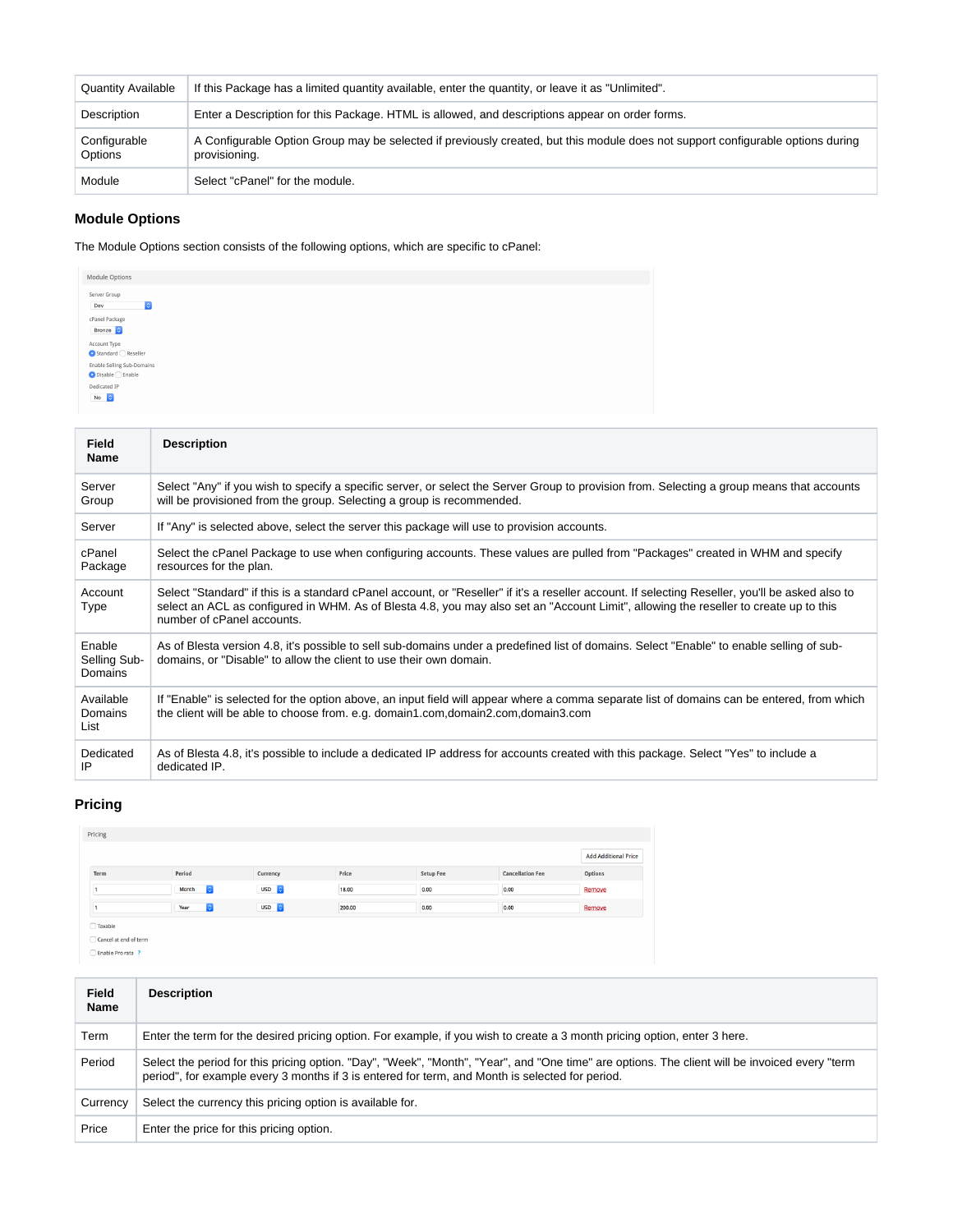| Setup<br>Fee         | If there is a setup fee, enter it here.           |
|----------------------|---------------------------------------------------|
| Cancella<br>tion Fee | If there is a fee to cancel early, enter it here. |

Click the "Add Additional Price" to add more pricing options. It's common for people to create 1 Month, 3 Month, 6 Month, and 1 Year price options. There are many possible combinations.

### <span id="page-8-0"></span>**Welcome Email**

| <b>Welcome Email</b>                    |                                                                                                                                                                                                                                                                                                                                               |
|-----------------------------------------|-----------------------------------------------------------------------------------------------------------------------------------------------------------------------------------------------------------------------------------------------------------------------------------------------------------------------------------------------|
| Tags:                                   |                                                                                                                                                                                                                                                                                                                                               |
|                                         | {client.id} {client.id_code} {client.first_name} {client.last_name} {pricing.term} {pricing.period} {pricing.currency} {pricing.price} {pricing.setup_fee} {pricing.cancel_fee} {module.host_name} {module.name_servers} {pack<br>{package.package} {package.acl} {service.cpanel_username} {service.cpanel_password} {service.cpanel_domain} |
| English, US                             |                                                                                                                                                                                                                                                                                                                                               |
| <b>HTML</b>                             | Text                                                                                                                                                                                                                                                                                                                                          |
|                                         | 图 Source   Q   图   日日  生存  * %   图 畫 畫 圖   +   +   A   A A P 画 圖 圖                                                                                                                                                                                                                                                                            |
| <b>B</b> $I \cup$ also $X_2 \times Z^2$ | $\overline{\mathbf{v}}$<br>$\overline{\phantom{a}}$<br>$\bullet$ Size $\bullet$ $\bullet$ $\bullet$ $\bullet$ $\bullet$ $\bullet$<br>Font<br>Normal<br>Styles                                                                                                                                                                                 |
|                                         | Your cPanel account is now active, details below:                                                                                                                                                                                                                                                                                             |
| Domain: {service.cpanel_domain}         | Username: {service.cpanel_username}<br>Password: {service.cpanel_password}                                                                                                                                                                                                                                                                    |
|                                         | To log into cPanel please visit https://{module.host_name}:2083.<br>Please update your name servers as soon as possible to the following:                                                                                                                                                                                                     |
|                                         | {% for name_server in module.name_servers %}<br>Name server: {name_server}{% endfor %}                                                                                                                                                                                                                                                        |
| Thank you for your business!            |                                                                                                                                                                                                                                                                                                                                               |
| body p                                  |                                                                                                                                                                                                                                                                                                                                               |
|                                         |                                                                                                                                                                                                                                                                                                                                               |

The "Tags" section describes tags that may be used in the welcome email. The welcome email content is inserted into the "Service Creation" email template under [Settings] > [Company] > [Emails] > Service Creation. Only details unique to this service should be entered into the welcome email section for the package.

### Sample Email

This sample email could be used in the Package Welcome Email section to help you get started. Be sure to enter content for your welcome email in both the HTML and Text sections.

```
Your cPanel account is now active, details below:
Domain: {service.cpanel_domain}
Username: {service.cpanel_username}
Password: {service.cpanel_password}
To log into cPanel please visit https://{module.host_name}:2083.
Please update your name servers as soon as possible to the following:
{% for name_server in module.name_servers %}
Name server: {name_server}{% endfor %}
Thank you for your business!
```
When creating or editing a package that uses this module, the following tags will be available:

| Tags                          | <b>Description</b>                                                 | <b>Notes</b>                                                                           |
|-------------------------------|--------------------------------------------------------------------|----------------------------------------------------------------------------------------|
| {module.host name}            | The host name of the server that the service was<br>provisioned on | e.g. "domain.com"                                                                      |
| {module.<br>name servers      | An array of available name servers for this module                 | Array elements must be looped over in the email template. See below<br>for an example. |
| {package.type}                | The package meta type                                              | e.g. "standard", "user", "reseller", etc.                                              |
| {package.package}             | The package meta package name                                      | e.g. "Bronze"                                                                          |
| {package.acl}                 | The package meta access control list                               |                                                                                        |
| {service.<br>cpanel username} | The service field for the cPanel account username                  |                                                                                        |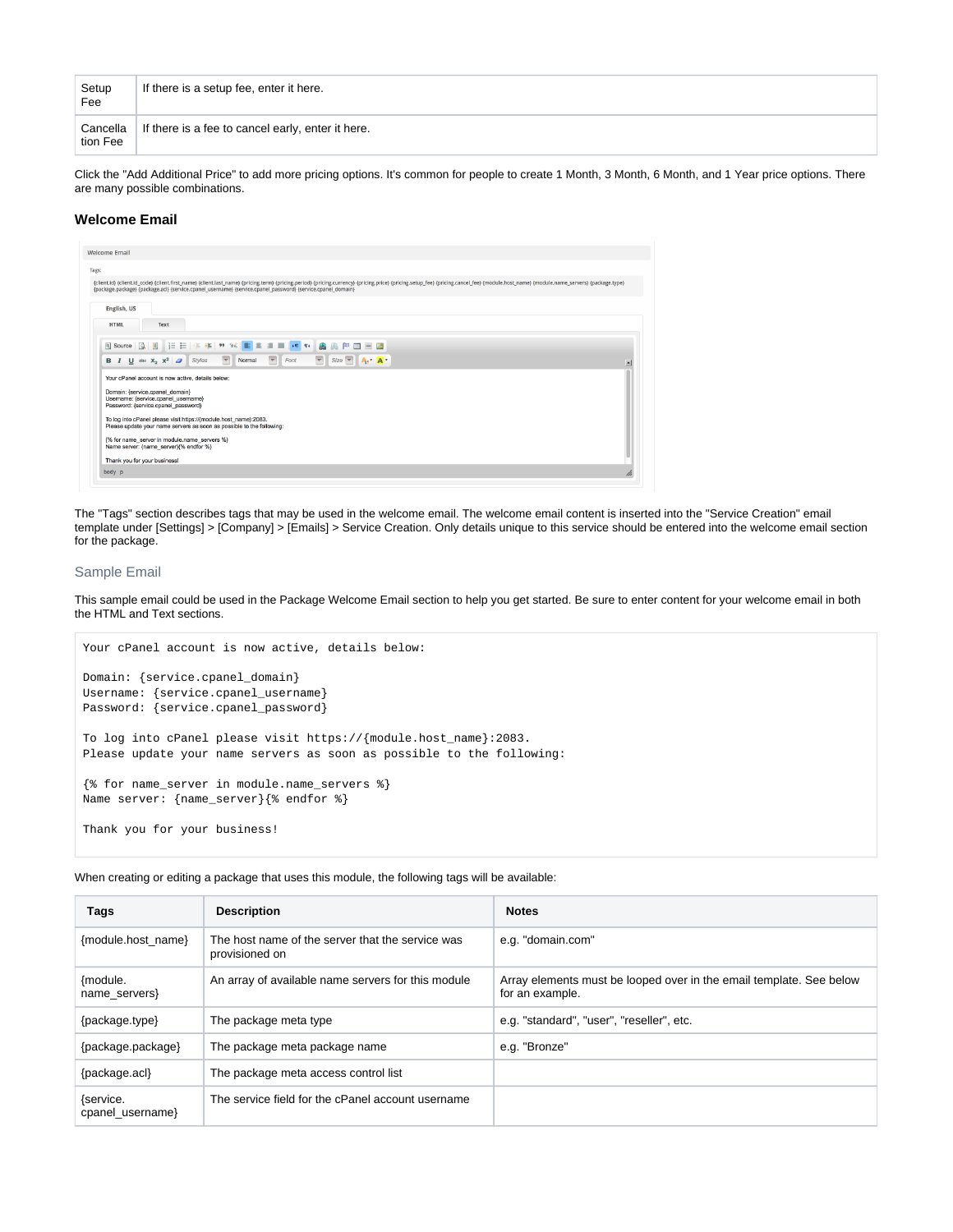| {service.<br>cpanel_password} | The service field for the cPanel account password |                   |
|-------------------------------|---------------------------------------------------|-------------------|
| {service.<br>cpanel_domain}   | The service field for the cPanel domain           | e.g. "domain.com" |

Due to the nature of tag objects containing several fields, many of which are likely irrelevant for use in email templates, but may be useful to you in certain circumstances, a dump of the tags are shown below.

#### **The {module} object**

```
stdClass Object
(
     [host_name] => domain.com
    [name_servers] => Array
       \left( [0] => ns1.domain.com
            [1] => ns2.domain.com
 )
  )
```
#### **The {package} object**

```
stdClass Object
(
     [id] => 32
    [id_format] => {num}[id_value] => 12
     [module_id] => 4
     [name] => Package Name
    [description] => Package Text Description
     [description_html] => <h1>Package HTML Description</h1>
     [qty] => 3
     [module_row] => 6
     [module_group] => 
     [taxable] => 0
     [status] => active
    \hbox{[company_id]} \; \Rightarrow \; 1[id_code] => 12
     [email_content] => Array
        \left( [0] => stdClass Object
\overline{\phantom{a}} [lang] => en_us
                     [html] => <p>Welcome email html</p>
                      [text] => Welcome email text
 )
        \big) [pricing] => Array
        \left( [0] => stdClass Object
\overline{\phantom{a}} [id] => 43
                      [term] => 123
                      [period] => day
                      [price] => 3.0000
                      [setup_fee] => 0.0000
                      [cancel_fee] => 0.0000
                      [currency] => AUD
 )
              [1] => stdClass Object
\overline{\phantom{a}}[id] => 42
                      [term] => 0
                      [period] => onetime
                      [price] => 2.0000
                      [setup_fee] => 0.0000
```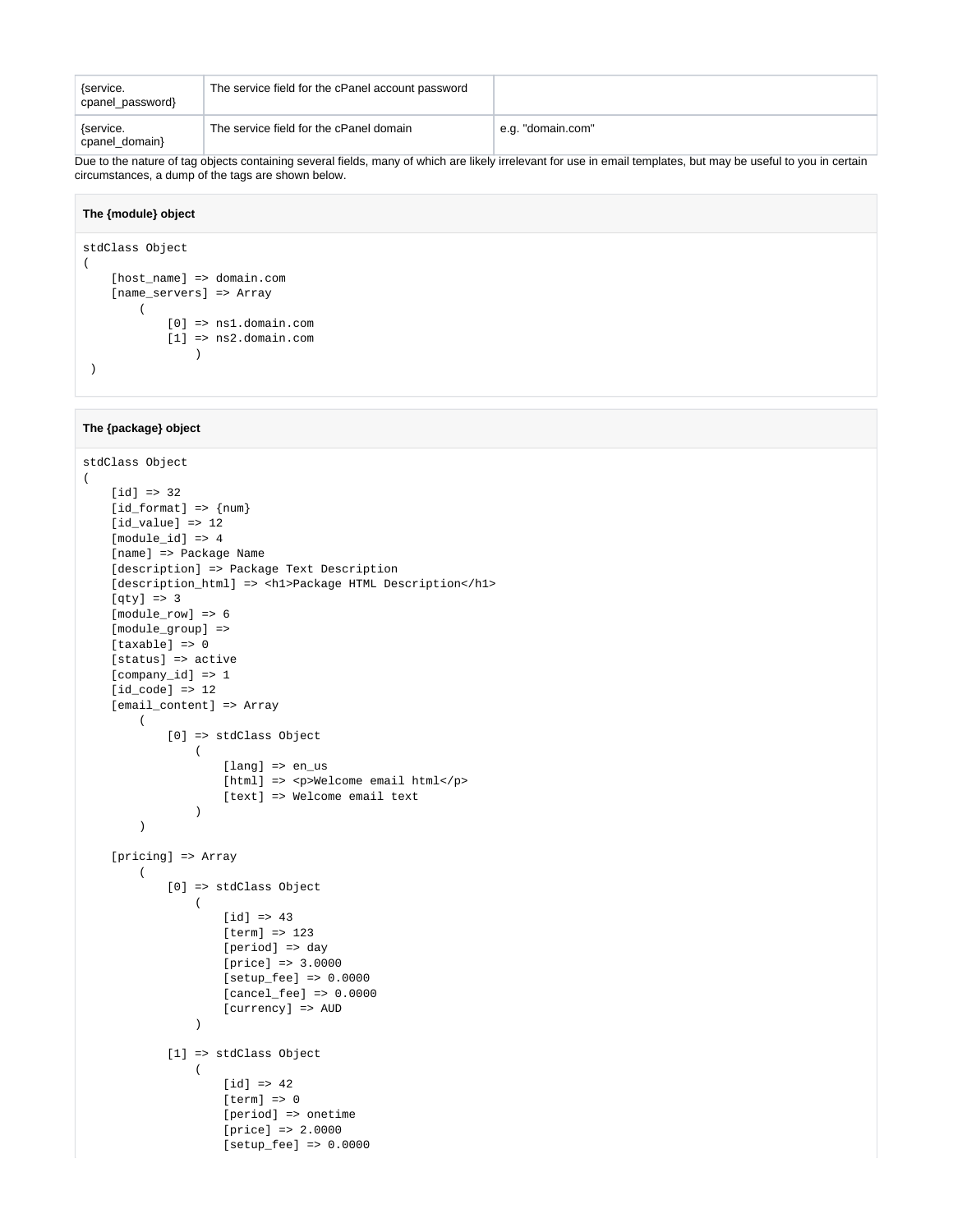```
 [cancel_fee] => 0.0000
                    [currency] => USD
 )
       \lambda [meta] => stdClass Object
        (
            [package] => Bronze
            [type] => standard
        )
    [groups] => Array
        (
            [0] => stdClass Object
              \left( [id] => 2
                    [name] => Standard Group
                    [type] => standard
 )
        )
    [package] => Bronze
   [type] => standard
```
### **The {service} object**

 $\lambda$ 

```
stdClass Object
\left([id] => 124
     [parent_service_id] => 
   [id_format] => {num}id value] => 119
   [pricing id] => 42
     [client_id] => 3
     [module_row_id] => 6
     [coupon_id] => 
    [qty] \Rightarrow 1 [status] => active
     [date_added] => 2013-03-07 18:57:45
     [date_renews] => 
     [date_last_renewed] => 
     [date_suspended] => 
    [date_canceled] =>
     [id_code] => 119
     [fields] => Array
         (
             [0] => stdClass Object
               \left( [key] => cpanel_domain
                    [vale] => domain.com
                     [serialized] => 0
                     [encrypted] => 0
 )
             [1] => stdClass Object
\sim (
                    [key] => cpanel_password
                    [value] => password
                    [serialized] => 0
               [encrypted] \Rightarrow 1 )
             [2] => stdClass Object
\sim (
                     [key] => cpanel_username
                     [value] => domainco
```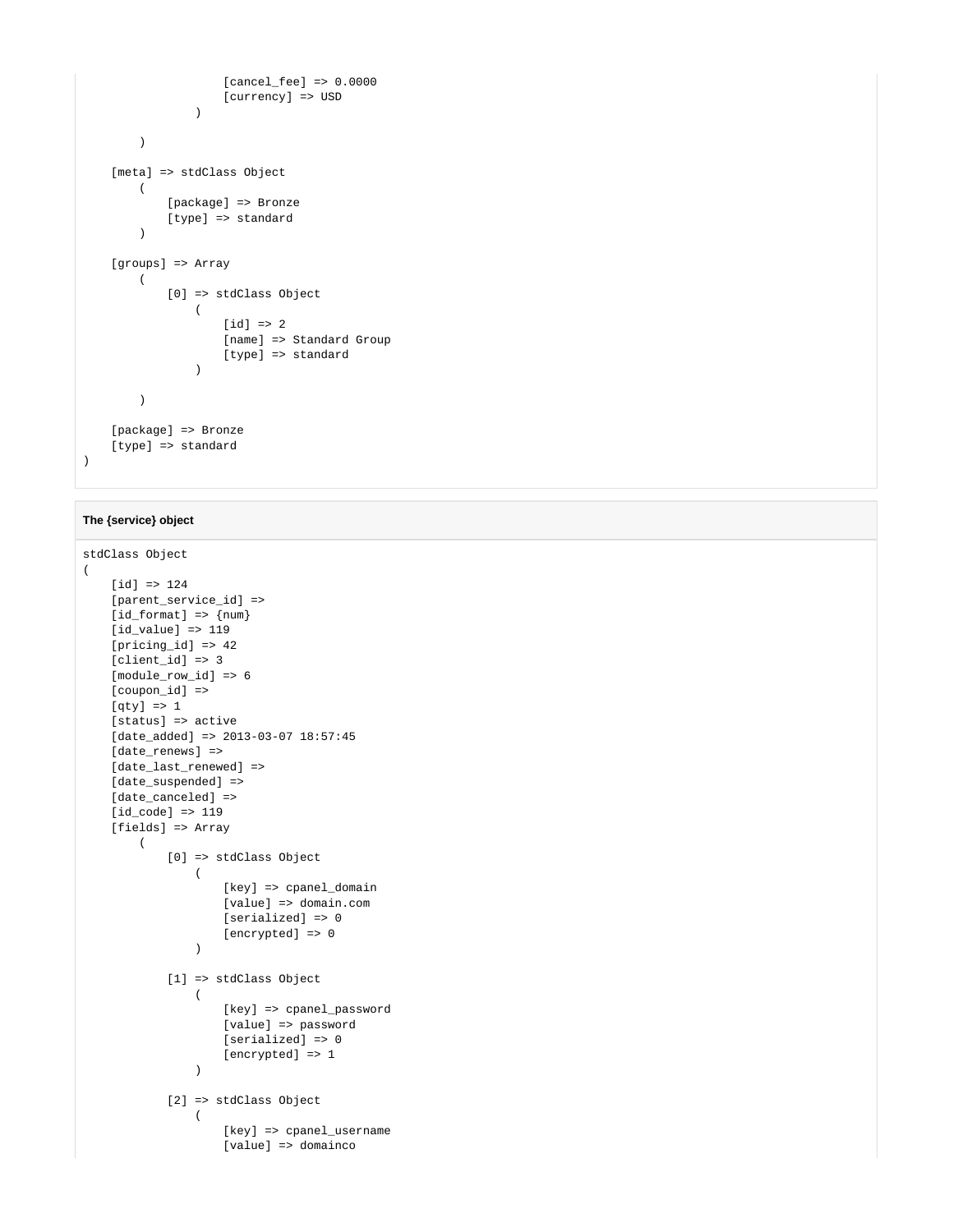```
 [serialized] => 0
                     [encrypted] => 0
 )
         )
     [package_pricing] => stdClass Object
         (
            id] \Rightarrow 42 [package_id] => 32
            [term] => 0
             [period] => One time
             [price] => 2.0000
             [setup_fee] => 0.0000
             [cancel_fee] => 0.0000
             [currency] => USD
        \lambda [package] => stdClass Object
       \left( [id] => 32
            _id_format => \{num\}id value] => 12
             [module_id] => 4
             [name] => Package Name
             [description] => Package Text Description
             [description_html] => <h1>Package HTML Description</h1>
             [qty] => 3
             [module_row] => 6
             [module_group] => 
             [taxable] => 0
             [status] => active
             [company_id] => 1
         )
   [name] => domain.com
   [cpanel_domain] => domain.com
    [cpanel_password] => password
    [cpanel_username] => domainco
```
### Displaying Name Servers in the Welcome Email

The {module.name\_servers} tag must be iterated over to display the name servers. Email tag usage is elaborated upon on the [Customizing Emails](https://docs.blesta.com/display/user/Customizing+Emails) page.

Consider an example where the module has two name servers set, named "ns1.domain.com" and "ns2.domain.com". The following can be added to the email template to output the name servers:

```
{% for name_server in module.name_servers %}
Name server: {name_server}{% endfor %}
```
#### The welcome email will display this as:

```
Name server: ns1.domain.com
Name server: ns2.domain.com
```
### <span id="page-11-0"></span>**Group Membership**

 $\lambda$ 

| <b>Group Membership</b>                                   |                       |
|-----------------------------------------------------------|-----------------------|
| A package must belong to at least one group to be usable. |                       |
| Select from Available Groups C Create a New Group         |                       |
| Standard Package Group Name                               |                       |
| cPanel                                                    |                       |
|                                                           |                       |
|                                                           | <b>Create Package</b> |